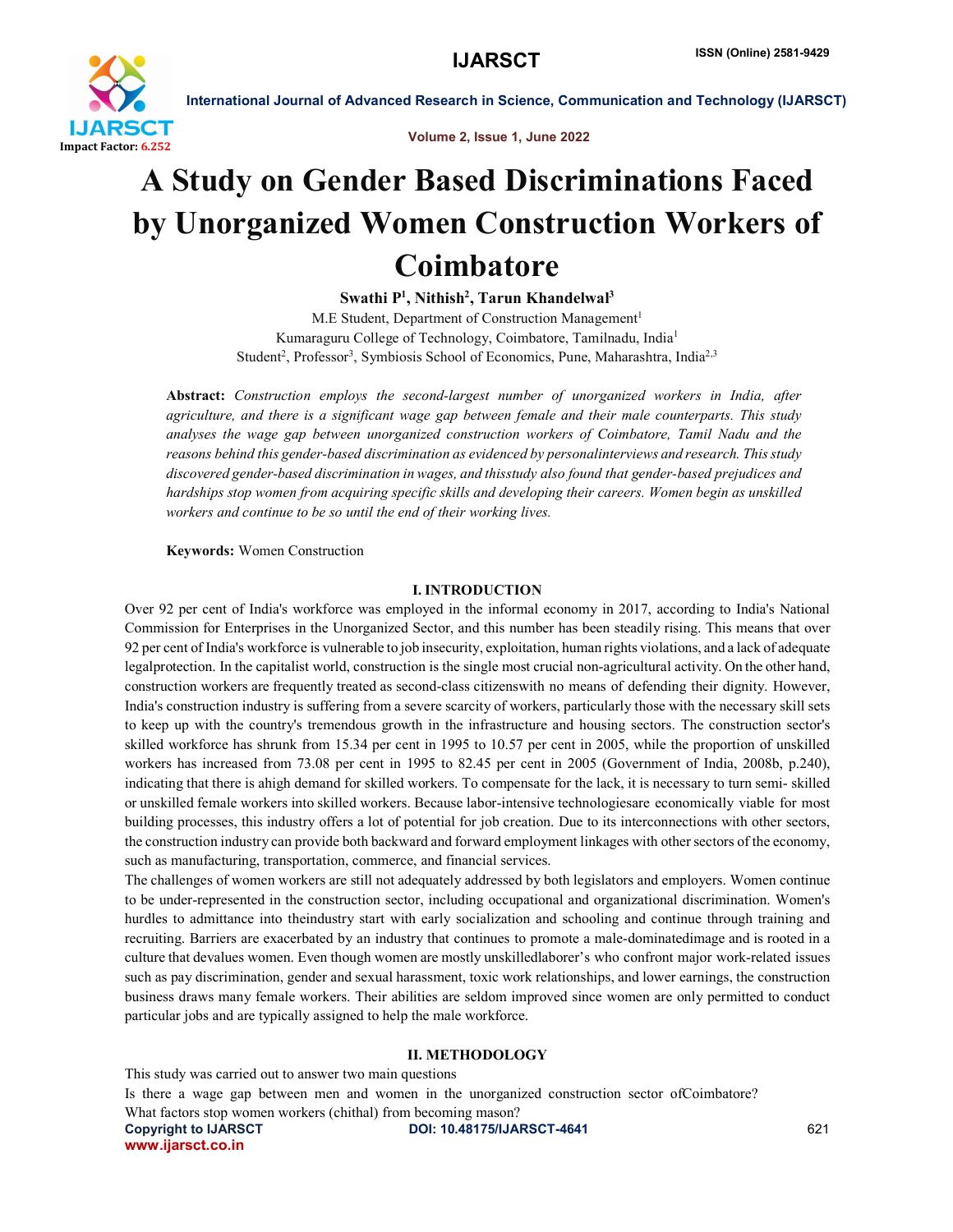

# Volume 2, Issue 1, June 2022

# 2.1 HYPOTHESIS

There is gender-based discrimination in the unorganized construction sector which affectswomen's wages and creates a wage gap between men and women

These discriminations also affect the job prospect of women to become a mason

# 2.2 OBJECTIVE

The case study aimed to determine the wage gap between men and women in the unorganized construction sector of Coimbatore and the gender-based discrimination that stops women workers(chithal) from becoming a mason.

# 2.3 SIGNIFICANCE

Gender-based discrimination in the construction affects minorities economically and psychologically. The wage gap in unorganized women construction workers is often overlooked when discussing the wage gap in general because of the common misunderstandingthat bricklayers are predominantly a dominant male sector. This causes authorities and social justice voices never to take gender discrimination against unorganised women construction workers as a seriousissue. We should deduce and analyse the root causes of this discriminationand mitigate it.

# 2.4 METHOD

This was a cross-sectional survey that took place in March 2022 and enrolled all-female construction workers at a randomly selected construction site. The participant's responses were studied using a pre-designed semi-structured questionnaire. To support the findings, an in- depth interview technique was applied. The sample consists of 50 male and female unorganisedconstruction workers in Coimbatore, Tamil Nadu. The statistical significance of the finding was tested using numerical data analysis when the results were obtained.

## 2.5 CASE

A cross-sectional survey was used to find the gender discrimination faced by women workers.There is a pre-designed semi-structured questionnaire was chosen because a structured questionnaire would not capture the unique experience of the women workers toward gender-based discrimination gathered information on age, sex, wage, and work experience, and we also asked about the job prospect to become a mason, gender-based discrimination faced by them. In addition, notes were gathered on clients' thoughts on female mason. Before the actualdata collection, few in-formal interviews with female workers were conducted to establish rapport with them and learn about their lifestyle and living conditions. An in-depth interview guide was created, including all of the topics that needed to be discussed. Based on the findingsof indepth interviews, a semi-structured questionnaire was designed to investigate the participant's reactions. Wages of 50 workers' (male & female) have been recorded, and data related to other variables mentioned above are recorded only for females to understand the correlation between variables and the wage gap.

# 2.6 ANALYSIS OF FINDINGS

## WAGES GAP

First, we looked into the per day minimum wages of 25 men and 25 women of the same job position (chithal) to find the wage gap. These men and women are randomly selected from multiple construction sites.

The pay of construction employees is not consistent. Wages are set based on work competence,capacity to work, nature of labour, and gender, which is a common factor taken into account. Men, on average, earn 997, whereas females, on average, make 678, which is 47%(approx.) lower than what men earn on average. This wage gap is two folds higher than any organised and formal sector across the board. The pay gap discrepancy may have minor variations from reality because of the small sample population, but still, this massive gap in every sense. This

still did not include the mason because there are wildly few female masons around; an averagemale mason earns 1700 per day. This wage gap also does not have any transgender people, sowe are not sure about the wage gap between cisgender males and trans gendered females. Thecorrelation value of gender and wage is 0.918104415, a high degree of positive correlation, indicating high gender-based discrimination in wages. We can also deduce that gender plays an integral part in wage determination.

www.ijarsct.co.in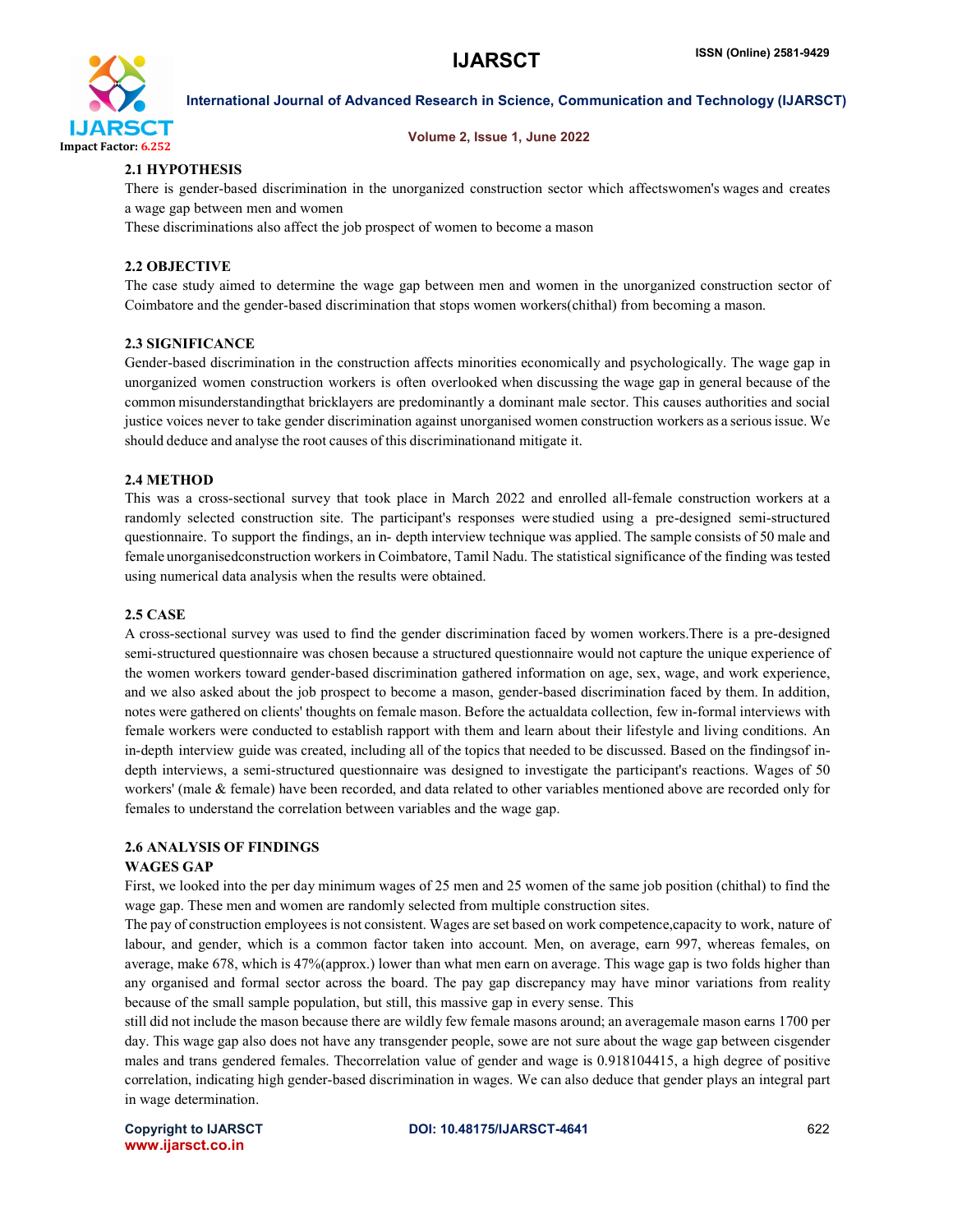

# ĎТ Impact Factor: 6.252

Volume 2, Issue 1, June 2022

International Journal of Advanced Research in Science, Communication and Technology (IJARSCT)



### age  $900$ 800 700 600 500 400 300 200 100  $\Omega$ 40 35 30 25 20 15 10 5  $\overline{0}$ 1 2 3 4 5 6 7 8 9 10 11 12 13 14 15 16 17 18 19 20 21 22 23 24 25 female age

# WOMEN'S AGE AND WORK EXPERIENCE

The average age of female construction workers is 26.36, and we can see from the above graphthat as can we can see that age does not always play an essential role in determining the wage.Even though this sample population is relatively young, there is no surety that the older they get, the more they earn. The correlation value between age and wage is 0.563320072, which ispositive and moderately correlated with this signifies that there is only little effect of age on wage determination.



Copyright to IJARSCT **DOI: 10.48175/IJARSCT-4641** 623 www.ijarsct.co.in When we look into the work experience, we can find that the more the worker experiences, the more they earn; the correlation value between the work experience offemale workers and wage is 0.930744403; there is a positive high degree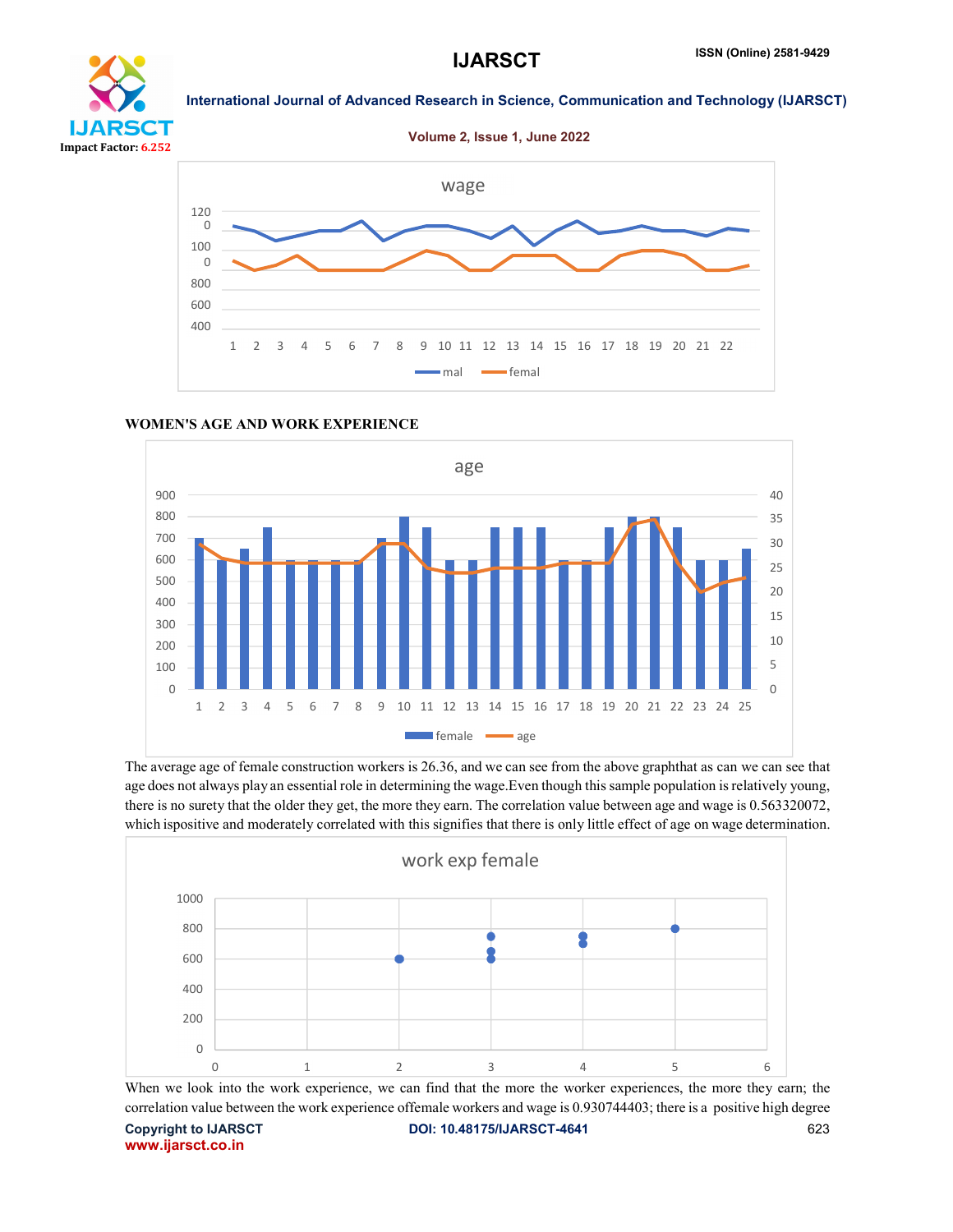

# Volume 2, Issue 1, June 2022

correlation, and thissignifies that the work experience plays an essential factor in wage determination it's good thatthing that the experience pays off. Still, this increment in wage because of experience is very low compared to the increment in wage for the male worker because of experience. This correlation between wages and work experience can be seen in the graph below.

# III. DISCUSSION

The gender bias and the patriarchal structure have created a very subpar working environmentfor the unorganized women construction workers. They get paid less and have little to no job prospects. This affects the women both psychologically and financially. They have no other choice other than to work in these poor conditions. The government should address the wage gap in the unorganized construction sector. These women should get accurate information about the labour union and be provided with the means to register in the construction labour union. The women in the construction sector should get an appropriate place for changing clothes. The women's help groups should look at sexual harassment in the workplace. The Labour Welfare Department is in charge of overseeing contractors and employers and puttingsafety measures and basic amenities at building sites. NGOs and the state government should hold free health check-up camps regularly. The contractor must be informed of the socioeconomic and legal implications of employing women in the construction business. Theselaborer's living conditions were deplorable due to a lack of basic sanitary facilities.

Females had no privacy, even while bathing and cleaning their clothes. Adequate governmentintervention was required to ensure the construction workers' health, safety, and welfare. Construction laborer's problems might be mitigated by ensuring fair working conditions andadequate contract arrangements and providing primary health care. Contractors and masons donot offer official masonry training for males. Still, men laborer's begin working as mason's assistants and acquire informal, practical instruction for roughly a year in exchange for compensation. In India, women construction workers do not receive informal training.

Similarly, it is advocated that women in this industry be encouraged to get practical experienceby working as mason's assistants. This would ensure that women get paid during their trainingperiod. Unions in the building industry must be encouraged to collaborate with masons who are members of the associations to provide informal training for women by employing womenas job assistants.

Masons' relatives have worked as a team on numerous building projects since they all relocateto cities together. As a result, the team's male masons may provide informal training to their wives, sisters, and relatives. Women trained as masons can work independently, receive higher earnings, and provide informal instruction to other women, empowering many women in thebuilding industry.

# IV. CONCLUSION

The construction sector substantially contributes to the country's overall economic growth. It is also a significant laborintensive sector, employing 14 per cent of the entire female workforce. But a massive proposition of the unorganized  $\&$ organized women workers has beenaffected by gender-based discrimination. One of the most significant wage gaps can be seen inthe unorganized construction sector; this needs to be addressed. Since there is no past data available, we can't be sure about the chronological fluctuations of the wage gap. The present 47% wage gap should be brought down by 50% in the coming years to get some visible changesin the construction sector. Getting unorganized women workers organized is one of the efficientways to shrink the wage gap; this organizing women workers include getting them registered with the construction labor union. The state government should benefit from a committee to help these women get registered with the union; these might only help in the short term. A women's construction union should be formed to uphold their rights in the long run.

Women in the construction industry do only unskilled labor. Their potential as masons has yet to be realized. This study found that women don't get the proper training to become a mason. Since the mason training is provided informal, women are not seen as potential masons and are not given training. Construction labor unions should provide proper formal training for mason, and there should be equal opportunity for women in this training. The local body government should employ women masons in construction work so that we can reduce the preconception that women masons are not as good as the male ones. This would also help the women financially, and women spend more on family than the male, so this would, in return, increase spending and household savings. Given the importance of the construction sector in establishing

www.ijarsct.co.in